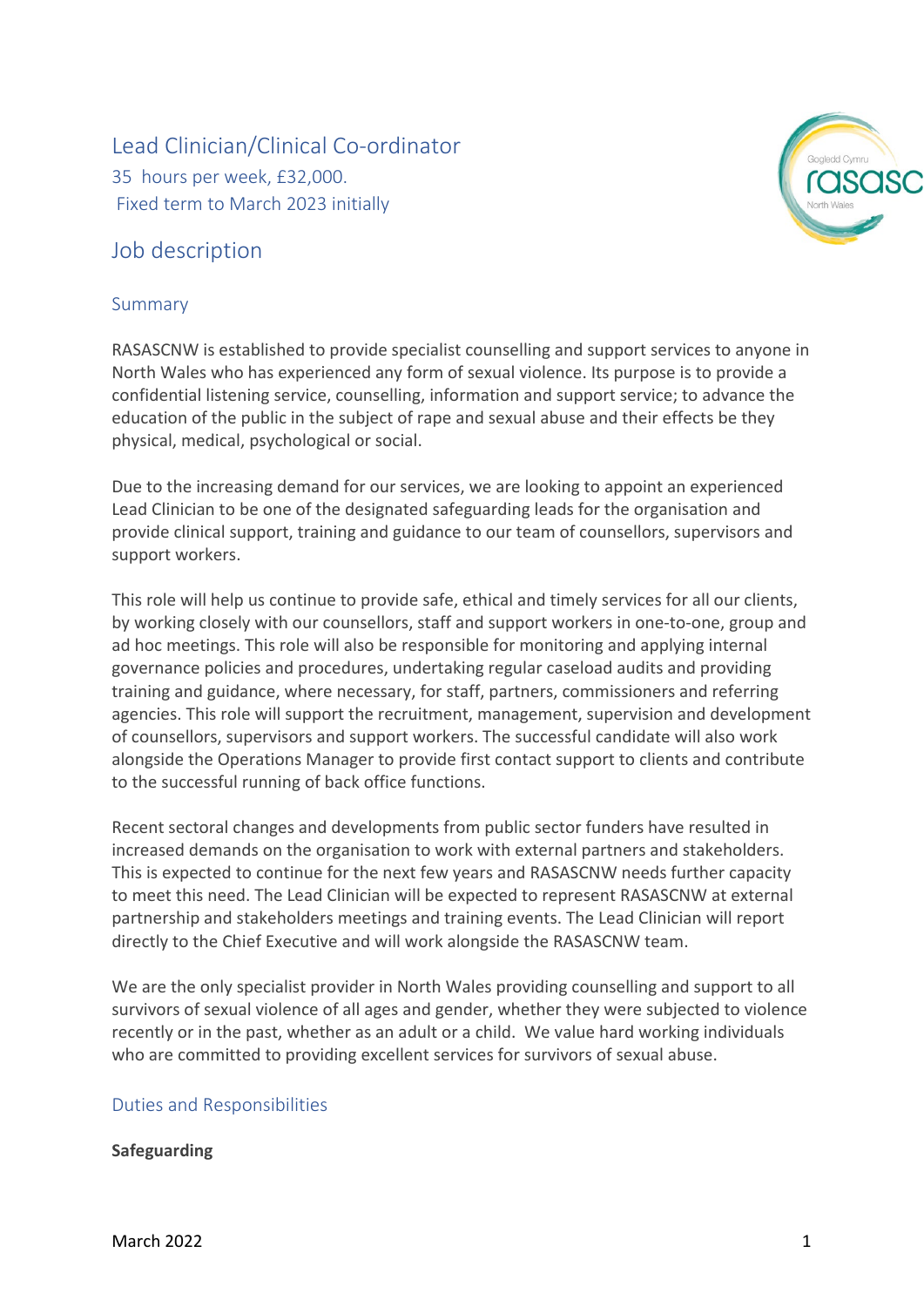• To act as designated lead in this area, contributing to policy and procedure to ensure the highest standards are adhered to across all areas of work carried out by RASASCNW

#### **Work with survivors**

- To when required provide one to one counselling and group work for survivors of sexual violence in line with professional and ethical guidelines when requested by the Chief Executive
- To provide an inclusive service that recognises the importance of equality, diversity and respect

#### **Supervision**

- To oversee all counselling work delivered by RASASCNW and to ensure that the work is delivered in accordance within BACP guidelines and in accordance with RASASC NW Policies and Procedures.
- To support and monitor the work of external clinical supervisors working on behalf of RASASCNW, and to facilitate regular meetings.
- To attend clinical supervision as required by the BACP.
- To provide in-house support and supervision to counsellors and support workers

#### **Management**

- To offer advice and consultancy to counsellors, support workers, and staff team as appropriate.
- To recruit and select counsellors in collaboration with the Chief Executive
- To work collaboratively with the team to source, deliver and/or facilitate appropriate training and development opportunities for counsellors, support workers and others as appropriate.
- To contribute to the agreement of appropriate methods for qualitative evaluation of the counselling service in collaboration with the Chief Executive.
- To contribute to the collection and collation of quantitative and qualitative data on outcomes of services provided using a variety of tools
- To contribute to and report on clinical targets as required by funders, to monitor performance and provide variance analysis.
- To contribute to the design and delivery of training to partners and other external agencies.
- To contribute to the development and review of policies.
- To work in collaboration with the Chief Executive and Operations Manager to ensure that appropriate systems are in place to ensure that clients and client related matters are dealt with safely, respectfully, appropriately and efficiently, and without avoidable delay.
- To work with the Chief Executive and Trustees to represent RASASCNW at agreed external conferences and meetings.
- To ensure there are safe and welcoming spaces for the counselling service to be delivered from, including sourcing & negotiating with venues
- To be involved in regular reviews of the service, including reviewing targets and outcomes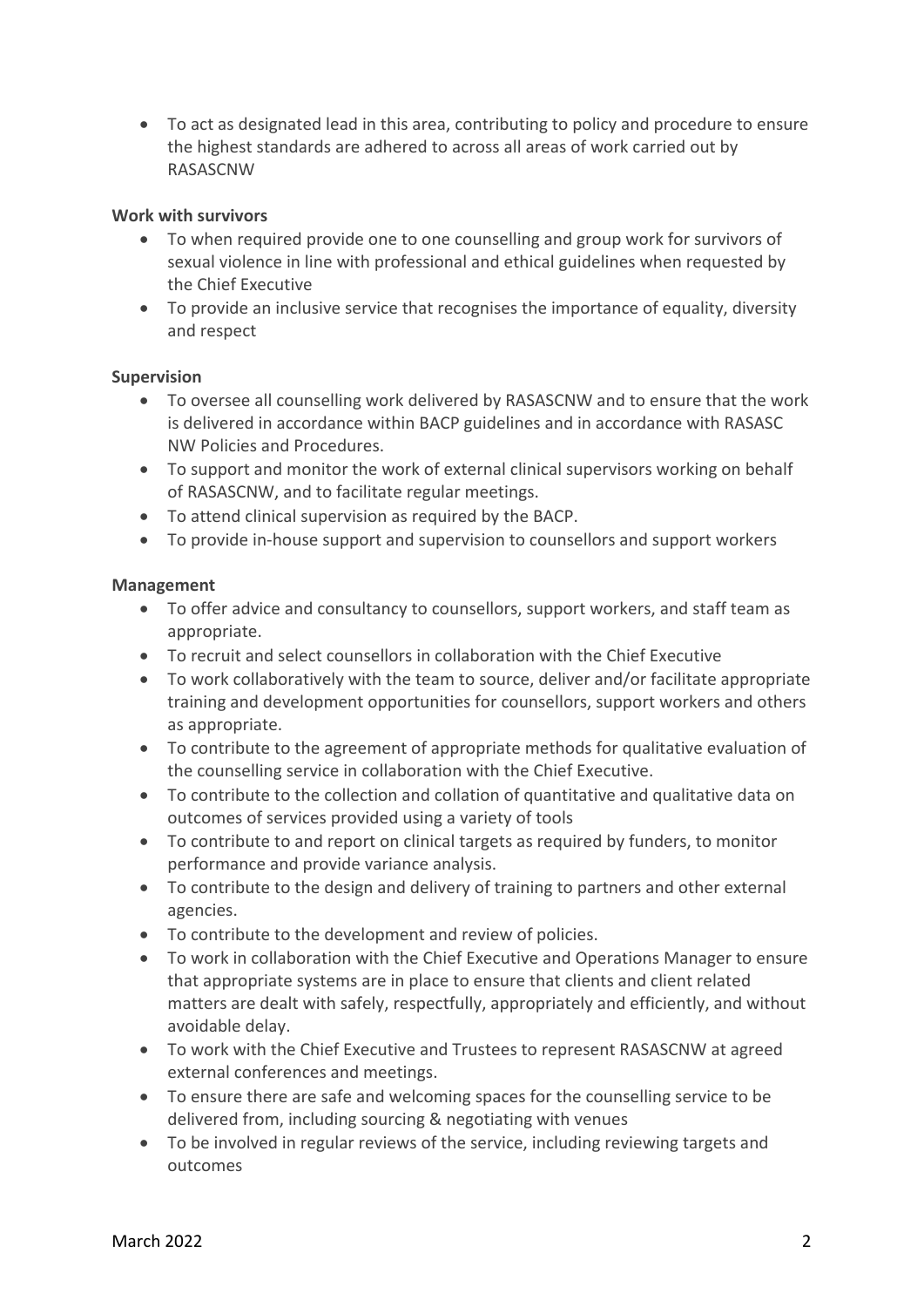- To represent RASASCNW with the media as required.
- To assist the Chief Executive to develop business cases for any service developments relating to the delivery of the work plan.

#### **Clinical Practice**

- To keep up to date with the latest clinical thinking and practice in the area of trauma, particularly in relation to survivors of sexual violence.
- To ensure that systems, processes and structures within the service support a culture of client focused excellence underpinned by a culture of shared learning, responsibility and accountability
- To encourage reflective practice and ongoing evaluation of the impact on the counsellor / therapist on the therapeutic process and ensure that information from this process informs supervision.
- To input into design and delivery of RASASCNW current and new activities.

#### **Other duties**

- To maintain appropriate relationships with key clinical partners.
- To be a member of the Management Team working closely with the Chief Executive, Operations Manager and Trustees to contribute to the strategic direction of the organisation, to ensure that RASASCNW continues to be a centre for excellence.
- To encourage counsellors, support workers, and clients to give feedback to the organisation and to develop mechanisms for using the information to improve services.
- To comply with the Health and Safety at Work Act, and taking reasonable care of personal safety and that of other persons and resources whilst at work
- To attend and participate in regular training when required
- Any other duties as commensurate with the role and as agreed within time available to postholder

| <b>ATTRIBUTES</b>                            | <b>ESSENTIAL</b>                                                                                                                                                                                                                                                      | <b>DESIRABLE</b>                                                                                                                                                                                                    | <b>METHOD OF</b><br><b>ASSESSMENT</b> |
|----------------------------------------------|-----------------------------------------------------------------------------------------------------------------------------------------------------------------------------------------------------------------------------------------------------------------------|---------------------------------------------------------------------------------------------------------------------------------------------------------------------------------------------------------------------|---------------------------------------|
| <b>Experience</b><br>and<br><b>Knowledge</b> | At least 5 years'<br>experience working as<br>a counsellor in a range<br>of professional settings<br>(including at least one<br>where services for<br>survivors of sexual<br>violence are offered),<br>with clients who<br>experience a range of<br>common mental and | <b>Experience of</b><br>working in the<br>voluntary,<br>community and<br>social enterprise<br>sector (VCSE).<br>Knowledge and<br>$\bullet$<br>experience of<br>working in the<br>sexual violence<br>sector in Wales | Application<br>and<br>interview       |

### Person Specification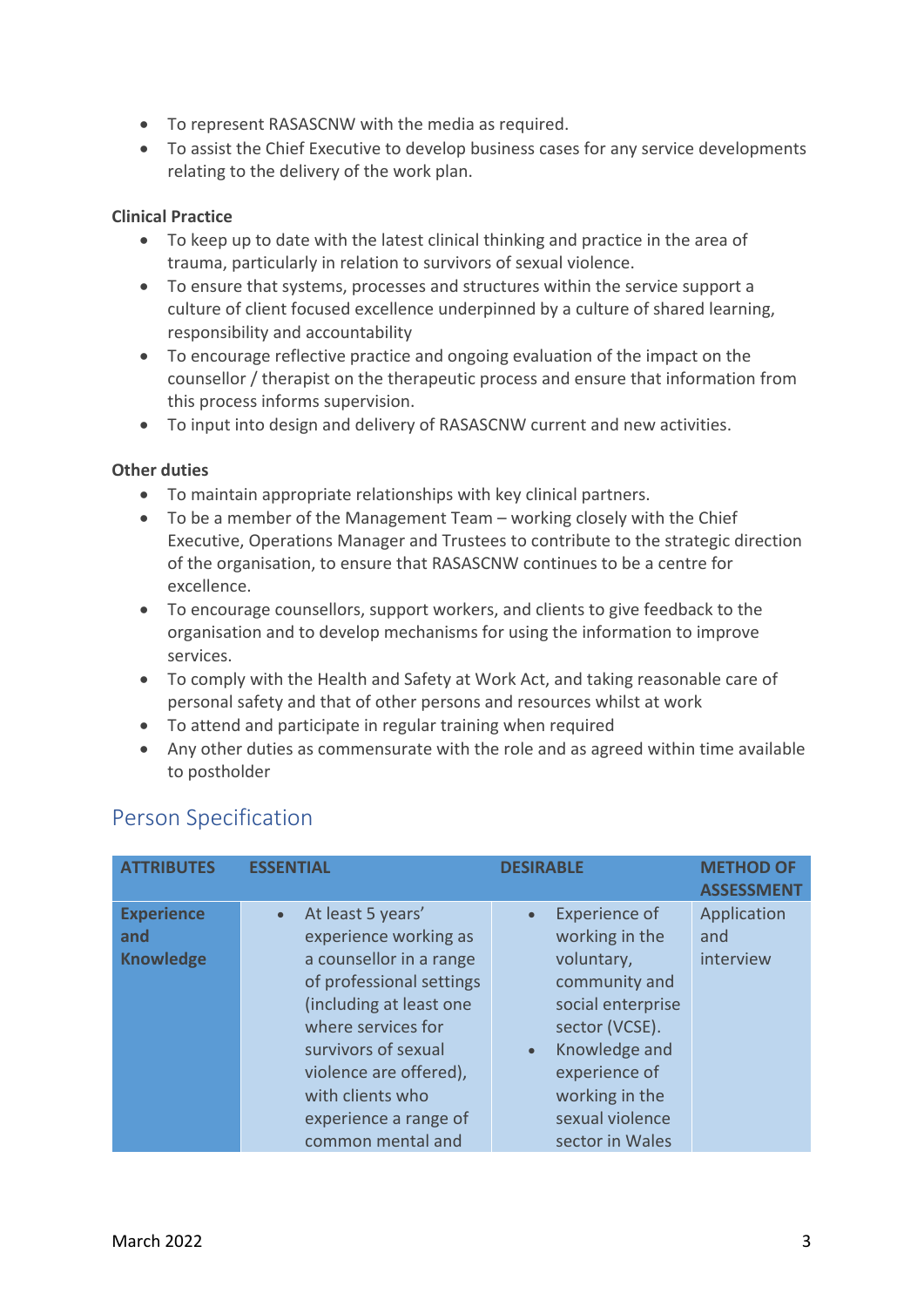|                                                               | physical health<br>problems.<br><b>Experience of</b><br>$\bullet$<br>managing and<br>supervising individuals<br>and teams.<br>Working as part of a<br>team in a busy office<br>environment including<br>the ability to translate<br>appropriate legislation<br>into working policies<br>and procedures.<br><b>Experience of providing</b><br>training and education<br>support to peer groups<br>and stakeholders.<br><b>Experience of</b><br>completing and<br>maintaining<br>appropriate<br>confidential<br>paperwork.<br>An understanding of<br>$\bullet$<br>the challenges faced by<br>survivors of sexual<br>violence<br><b>Experience of</b><br>safeguarding<br>vulnerable adults and<br>children<br><b>Relevant and</b><br>appropriate ongoing<br>CPD, including current<br>knowledge on<br>safeguarding and risk<br>processes | <b>Experience and</b><br>understanding<br>of working with<br>volunteers and<br>sessional<br>workers                                                                                   |                                 |
|---------------------------------------------------------------|---------------------------------------------------------------------------------------------------------------------------------------------------------------------------------------------------------------------------------------------------------------------------------------------------------------------------------------------------------------------------------------------------------------------------------------------------------------------------------------------------------------------------------------------------------------------------------------------------------------------------------------------------------------------------------------------------------------------------------------------------------------------------------------------------------------------------------------|---------------------------------------------------------------------------------------------------------------------------------------------------------------------------------------|---------------------------------|
| <b>Qualifications,</b><br>memberships<br>and<br>registrations | Recognised<br>$\bullet$<br>professional level<br>qualification (Level 5<br>standard or above) in<br>counselling<br>psychotherapy or CBT.<br>Member of a relevant<br>professional<br>therapeutic body i.e.                                                                                                                                                                                                                                                                                                                                                                                                                                                                                                                                                                                                                             | <b>Adult training</b><br>$\bullet$<br>qualification<br>Group work<br>facilitation<br>qualification<br>Post diploma<br>$\bullet$<br>experience and<br>qualifications in<br>counselling | Application<br>and<br>interview |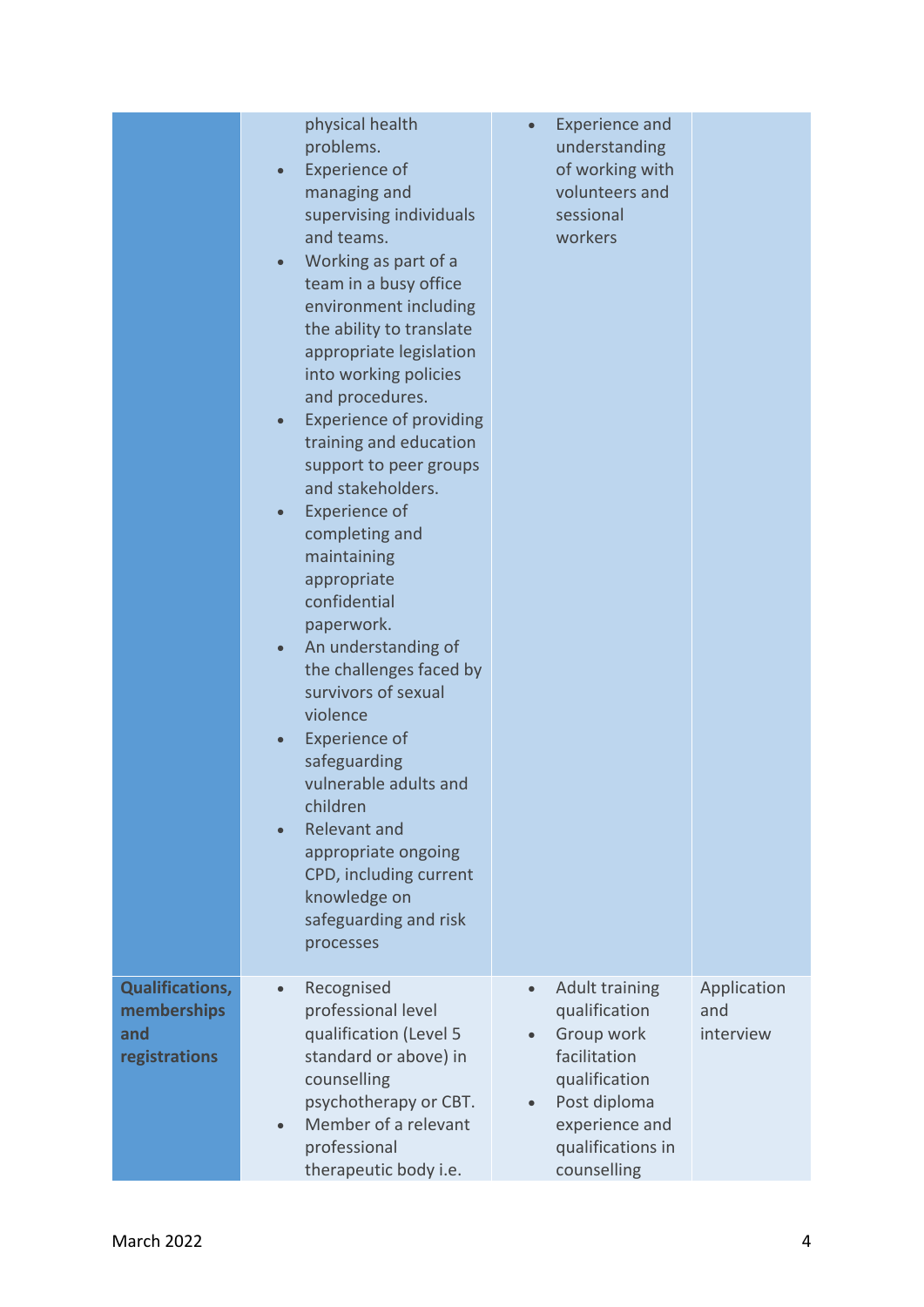|                                      | BACP, BABCP, UKCP,<br>BPS.<br>This post requires an<br>$\bullet$<br>enhanced DBS<br>disclosure and<br>registration with the<br>Independent<br>Safeguarding                                                                                                                                                                                                                                                                                                                                                                                                                                                                                                                                                                                                                                                                                                                                                                                                                        | specialisms,<br>such as Trauma<br>Counselling<br>Qualification in<br>providing<br>therapy to<br>children                                                                                                 |                          |
|--------------------------------------|-----------------------------------------------------------------------------------------------------------------------------------------------------------------------------------------------------------------------------------------------------------------------------------------------------------------------------------------------------------------------------------------------------------------------------------------------------------------------------------------------------------------------------------------------------------------------------------------------------------------------------------------------------------------------------------------------------------------------------------------------------------------------------------------------------------------------------------------------------------------------------------------------------------------------------------------------------------------------------------|----------------------------------------------------------------------------------------------------------------------------------------------------------------------------------------------------------|--------------------------|
| Aptitude,<br>attitude &<br>abilities | <b>Excellent written and</b><br>$\bullet$<br>verbal communications<br>skills (including writing<br>clear reports and<br>letters to<br>clients/referrers).<br>Ability to work in an<br>$\bullet$<br>efficient, equitable and<br>consistent way with all<br>clients.<br>Able to communicate<br>effectively with clinical<br>and managerial staff at<br>all levels and external<br>agencies.<br>Ability to manage and<br>$\bullet$<br>prioritise a busy work<br>schedule working<br>flexibly where<br>necessary in an<br>unsupervised and<br>peripatetic style<br><b>Excellent IT skills</b><br>Able to command the<br>respect of colleagues<br>and develop effective<br>working relationships<br>Ability to communicate<br>stories and key<br>messages in a coherent<br>way to a wide range of<br>audiences<br>Has a full UK driving<br>licence, use of a car<br>and is happy to travel<br>widely across Wales<br>and the UK by car and<br>public transport<br>An empathic attitude | <b>Excellent</b><br>$\bullet$<br>written and<br>and<br>verbal<br>communications<br>skills in both<br>Welsh and<br>English<br>Ability to<br>$\bullet$<br>provide services<br>in a variety of<br>settings. | Application<br>Interview |